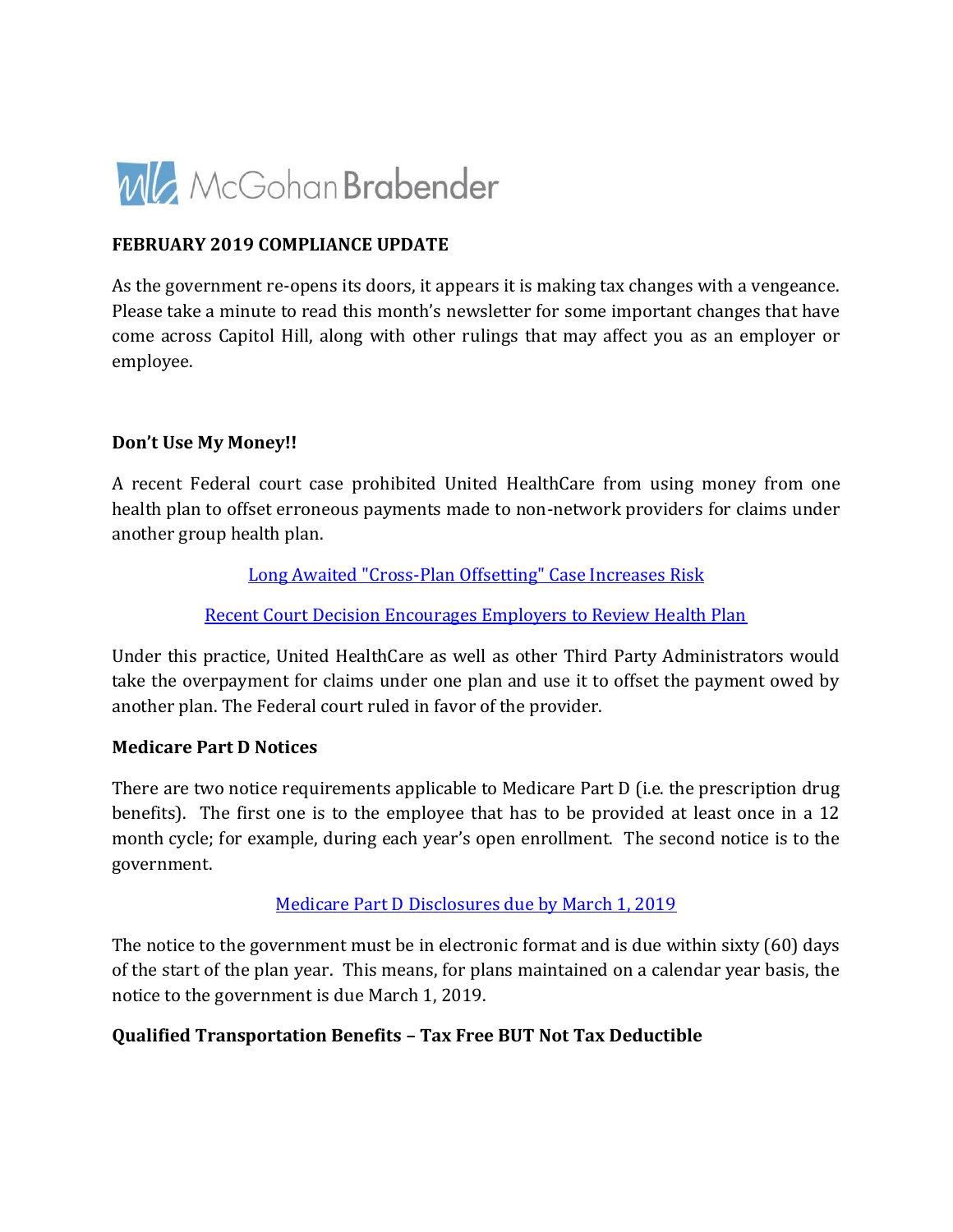The cost of transportation to and from work varies greatly depending upon where you live and work. President Trump's tax bill (i.e. the Tax Cuts and Job Act) changed and complicated the rules governing employer provided transportation benefits.

[Qualified Transportation Fringe Benefits are No Longer Deductible](https://www.withum.com/resources/qualified-transportation-fringe-benefits-are-no-longer-deductible/)

[Updated: Determining Non-Deductible Business Parking Expenses](https://www.eisneramper.com/fringe-ubti-np-blog-0119/)

The rules changed January 1, 2018, to say that the employer provided transportation benefits are tax free to the employees but are no longer tax deductible for the employer.

# **New IRS Form for Paid Family Leave Credit**

President Trump signed the Family and Medical Leave Act into law some time ago. The law requires certain employers to offer **UNPAID** leave to particular employees. The Tax Cuts and Job Act provides a tax credit if the employer offers **PAID** leave under certain circumstances. The IRS has issued new forms each employer can use to claim the credit.

[IRS Issues New Credit Form for Paid Family/Medical Leave](https://www.vonbriesen.com/legal-news/3687/irs-issues-new-credit-form-for-paid-family-medical-leave)

Note: the employer is not required to offer paid leave. The credit only applies if the employer elects to offer paid leave as opposed to the mandated unpaid leave. The credit availability ends December 31, 2019.

# **Wellness Programs Remain Complicated**

Wellness programs are intended to promote healthier lifestyles which, in turn, should reduce health costs. Unfortunately, the rules governing wellness programs are pretty complex and are governed by several different statutes.

[Wellness Programs Continue to Face Compliance Challenges](https://www.benefitslawadvisor.com/2019/02/articles/employee-health-welfare-plans/wellness-programs-continue-to-face-compliance-challenges/)

[Wellness Programs: An Update in Evolving Compliance](https://www.poynerspruill.com/Publications/Wellness-Programs-_-An-Update-in-Evolving-Compliance)

[EEOC Vacates Incentive Sections of Wellness Regulations](https://www.seyfarth.com/publications/OMM012819-EB)

[Wellness Program - Where Are We Now?](https://buck.com/wellness-program-compliance-where-are-we-now/)

[Not All Wellness Compliance Is Eliminated This Year](https://frenkelbenefits.com/blog/2019/01/22/not-all-wellness-compliance-is-eliminated-this-year/)

The Equal Employment Opportunity Commission ("EEOC") is one of the agencies overseeing wellness programs. The EEOC issued regulations that were recently struck down by the courts. As a result, some aspects of rules are unclear at this time.

**Pay Those Lawyers**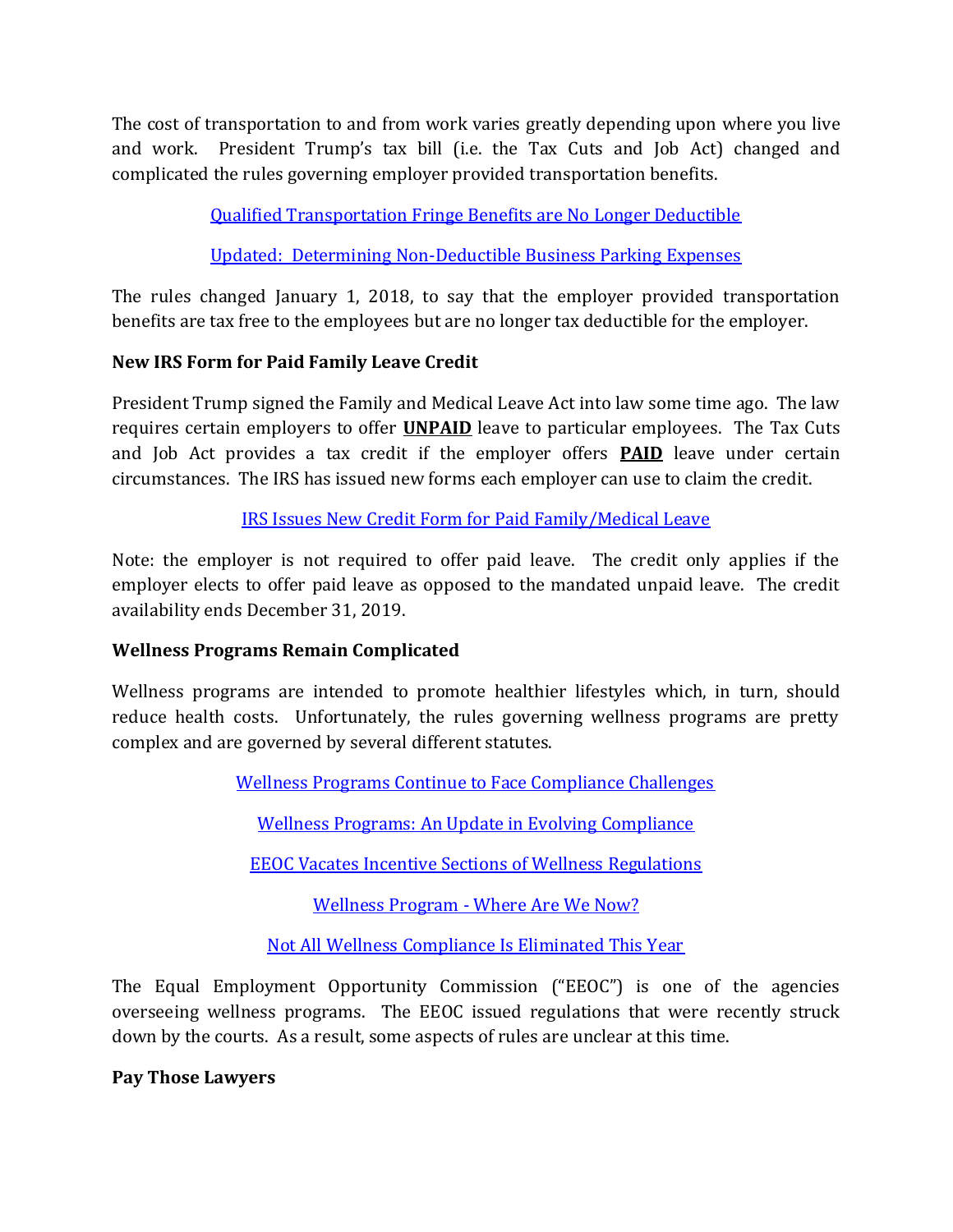A lot of lawyers work on contingency fees under which they get paid only if they win the lawsuit. This happens often in personal injury cases. ERISA yields the court discretion when it comes to awarding legal fees.

### [ERISA and Awards of Attorney Fees](https://www.boomerisablog.com/2019/02/06/erisa-and-awards-of-attorney-fees-so-what-does-some-degree-of-success-on-the-merits-really-mean/)

In the example case listed, the court awarded the lawyer's fees even though this did not prevail on aspects of the lawsuit.

### **New HRA Rules' Impact on Individuals and Employees**

Beginning next year, employers will be able to offer HRAs that the employees can use to pay the premiums for individual health policies.

# [Proposed Rules to Expand HRAs Issues - Part.3](http://www.boutwellfay.com/wp-content/uploads/2019/02/Proposed-Rules-to-Expand-HRAs-Issues-Part-3.pdf)

This article talks about the impact those HRAs will have on the premium tax credit for individuals and on employers with respect to the employer mandate penalty.

### **Government Increases Penalties**

Providing health coverage to the employees and their families is a major commitment on the employer's part. Employers must comply with a number of rules when it comes to sponsoring a group health plan.

### [DOL Announces Increased Health Plan Violation Penalty](https://s11277.pcdn.co/wp-content/uploads/2015/05/Compliance-Alert_DOL-Increases-Penalties-for-Health-Plan-Violations_2.1.19_FINAL.pdf)

Most employers devote a substantial amount of resource to their employees and failure to comply with the government issued rulings can potentially increase the expense. The government just updated the maximum penalties for non-compliance.

### **Telemedicine – Cure All?**

Telemedicine is becoming more popular and the states are starting to issue rules regarding the practice of medicine to help clarify the role of telemedicine.

### [Telemedicine: Managing Expectations of Savings](https://www.conradsiegel.com/telemedicine-managing-expectations-of-savings/)

This article talks about realistic expectations regarding the potential cost savings to the employers and how they should realize there are other factors to consider when offering telemedicine.

### **Group Term Life Insurance**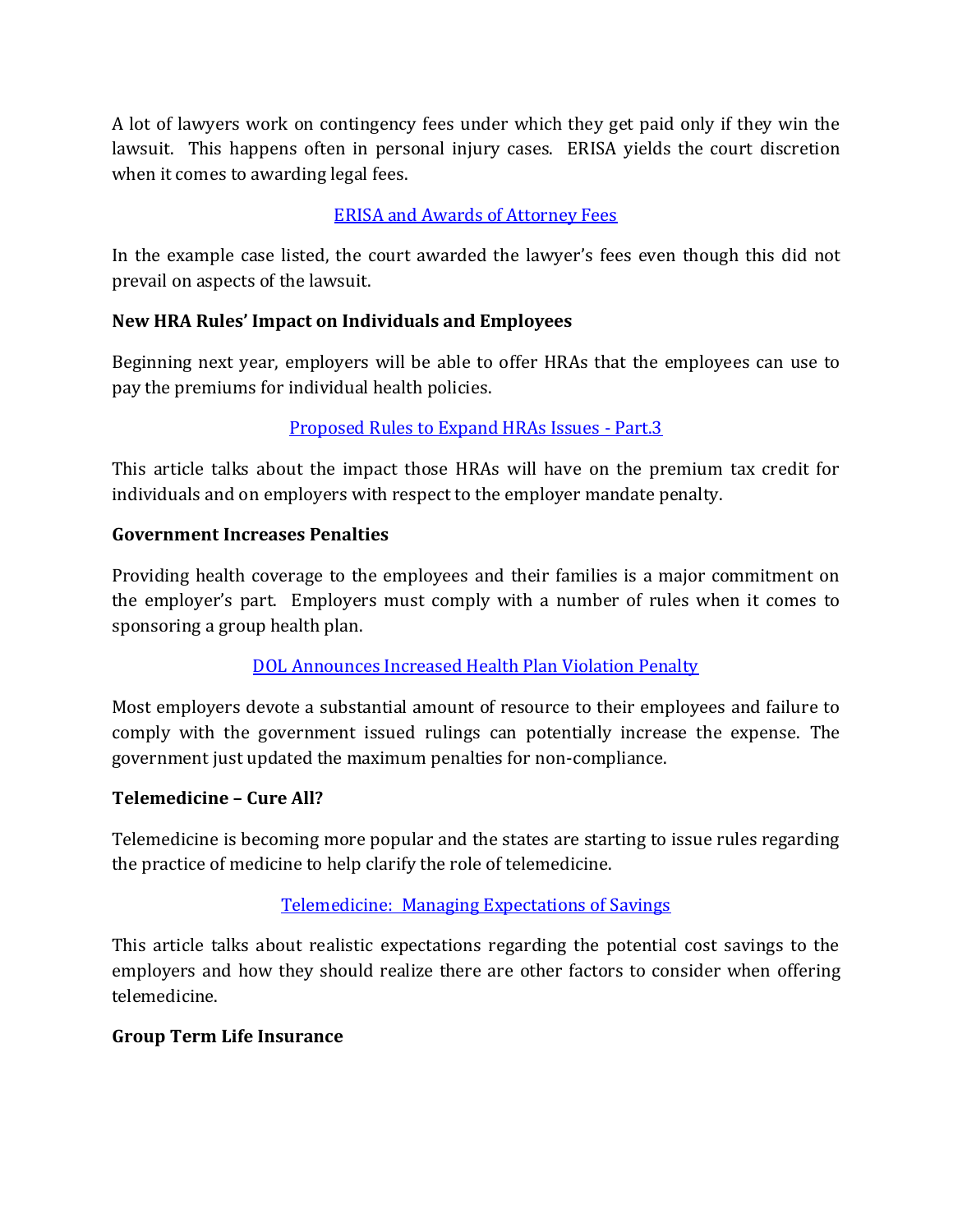Most employers offer some level of group term life insurance. In fact, most often more employees participate in the group term life program than any other employer provided benefit.

### [Group Life Insurance: Communication Pitfalls](http://www.kellerbenefit.com/news/group-life-insurance-communication-pitfalls/)

### [Employer Must Pay - Due to Failure to Provide Summary Plan Description](https://www.lifeanddisabilitylaw.com/your-erisa-watch-employer-must-pay-dependent-life-insurance-benefits-to-employee-due-to-failure-to-provide-summary-plan-description/)

In reality, it is pretty simple to determine if benefits are owed under the plan. That is, the group term life insurance pays when an employee dies. So it is easy to see why employers pay little attention to the program, and yet, there have been several relatively recent lawsuit involving employers who failed to properly communicate the terms of the plan.

### **Everything You Wanted to Know About the ACA Employer Mandate**

Obamacare requires large employers to offer quality/affordable health coverage to full time employees or face a potential penalty. These rules have been around for some time.

# [ACA's Employer Shared Responsibility Provision \(ESRP\)](https://crsreports.congress.gov/product/pdf/R/R45455)

This is a really in-depth government publication on those rules. The *individual* mandate is going away at the end of this year. However, it looks like the *employer* mandate is here to stay at least for the foreseeable future and the government is starting to get serious when it comes to assessing and collecting the penalty.

# **Self-Funding and Stop Loss Coverage**

Most employers sponsoring self-funded health plans have stop loss coverage to help pay for catastrophic claims. It is critical the health plan and the stop loss policy are in sync.

# [Know the Specifics of Your Health and Welfare Stop-Loss Policy](http://us.milliman.com/uploadedFiles/insight/Periodicals/mer/know-specfics-stop-loss-policy.pdf)

For example, the health plan may define an experimental procedure a particular way and yet the stop loss policy may have a different definition. As a result, the health plan may be required to pay for the procedure but the procedure is excluded from coverage under the stop loss policy. As a result, the employer may be on the "hook" for the entire amount.

### **IRS Forms 1094's and 1095's**

The deadline for distributing IRS Form 1095s to the employees has been extended to March 4, 2019 but the deadline for sending IRS Form 1094 and Form 1095 in *paper* format is still February 28, 2019. If filed with the IRS in *electronic* format, the deadline is April 1, 2019.

[2018 ACA Reports: Extensions, Forms, and Good Faith Compliance](https://www.vonbriesen.com/legal-news/3673/2018-aca-reporting-filing-extensions-forms-changes-and-good-faith-compliance)